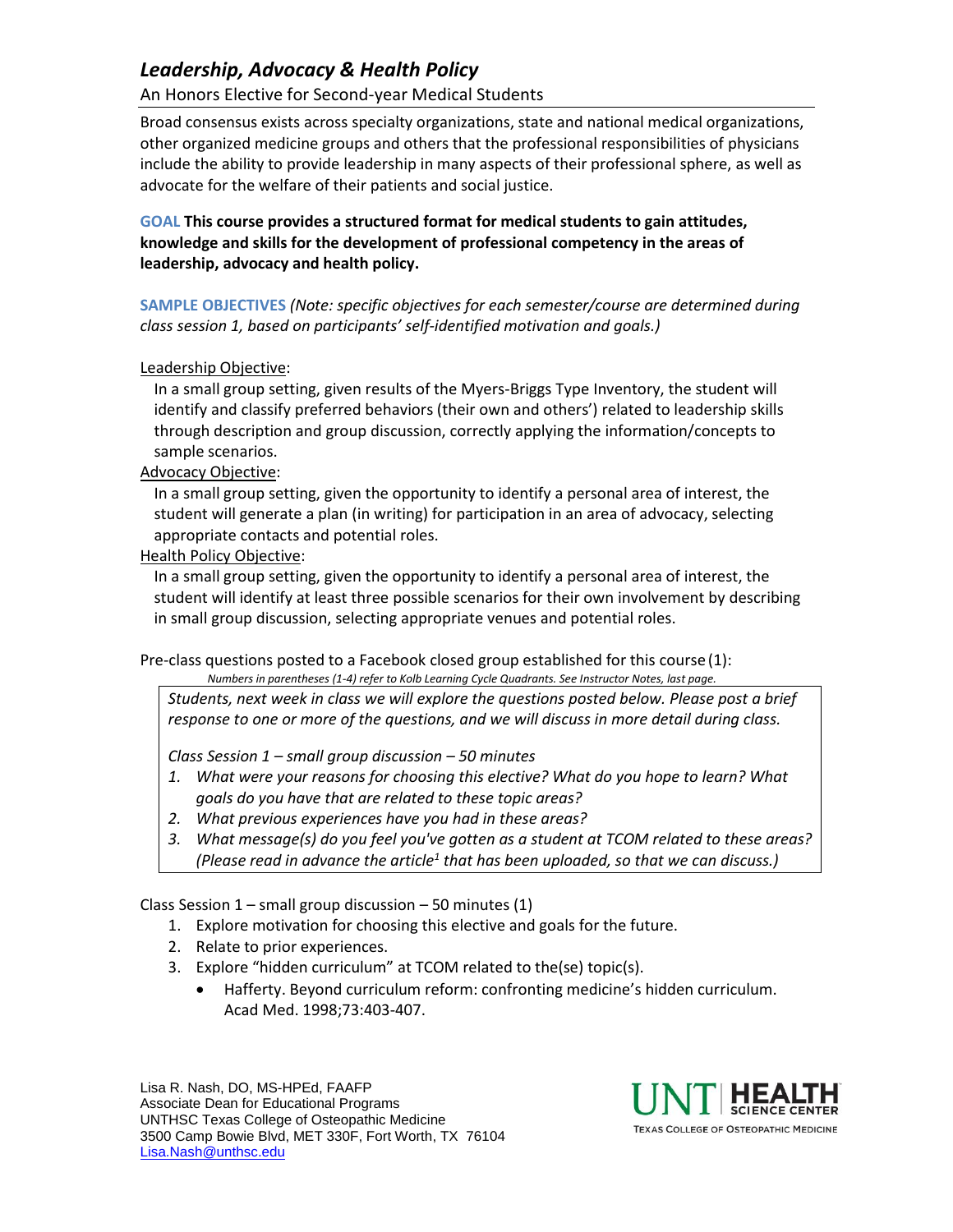**Independent Study** – STFM Advocacy Curriculum (online) – 60 minutes (2) <http://www.stfm.org/advocacy/course.cfm> Class Session 2 (2)

- 1. Small group discussion debrief Advocacy Curriculum 20 minutes
- 2. Focused research into opportunities for students based on individual goals, facilitated by instructor. Bring own laptops to class. – 25 minutes
	- a. 5 mins identify areas of interest
	- b. 10 mins individual research, post links to FB group
	- c. 10 mins sharing results (need class laptop & projector)
- 3. "Dot-mocracy" to select articles for next class 5 minutes
- Class Session 3 Journal Club (2 articles) 50 minutes (2) -- See bibliography.

**Independent Study** – draft (or research and select) health policy/advocacy "1 pager" for Class Session 4. (3)

Class Session  $4 -$  Role Play visit(s) to state legislator. Debrief.  $-50$  minutes (3)

**Independent Work** – complete Myers-Briggs Type Indicator (MBTI) instrument for Class Session 5 (3)

Class Session 5 – MBTI at Work & Leadership – 90 minutes (3) Class Session  $6 - Case$  Discussions: Advocacy  $-30$  minutes (3)

– 4 Square Feedback Activity – 20 minutes (4)

4 Square Feedback – fill in answers to questions in each square of graph:

Q1 – my feelings about what I learned are…

Q2 – the most important information was…

 $Q3 - I$  plan to... (use note cards to mail for f/u)

Q4 – Another idea or suggestion I have is…

Class Session 7 (Academic Medicine) – 50 Minutes

*An activity for students interested in careers in Academic Medicine.*

- 1. "Behind the Curtain" Learning Theory & Instructional Design of this course
- 2. Professional Academic Development opportunities for additional learning and individual consultations

## **Learning Theory & Instructional Design – Instructor's Notes**

- *Activities in this course were selected to represent the spectrum of learning styles represented in the Kolb Learning Cycle, as described by Armstrong and Parsa-Parsi.* (Armstrong, Elizabeth, and Parsa-Parsi, Ramin. "How can physicians' learning styles drive educational planning?" *Academic Medicine* 80.7 (2005): 680-684.
- *This course includes a Facebook closed group component. A variety of follow up questions are posted by the course director for ongoing reflection and asynchronous discussion by participants. Additional resources (articles, web-links, etc.) are commonly posted as well. Alternatives to the Facebook closed group would include other course management software that allows for asynchronous communication – moodle, Canvas, wikis, blogs.*

Underlying learning theories which have informed the design of this course include connectivism, constructivism (particularly social constructivism), communities of practice (Lave & Wenger), and social development theory (Vygotsky). **"Connectivism** (a learning theory for the digital age) is the integration of principles explored by chaos, network, and complexity and self-organization theories.



**TEXAS COLLEGE OF OSTEOPATHIC MEDICINE**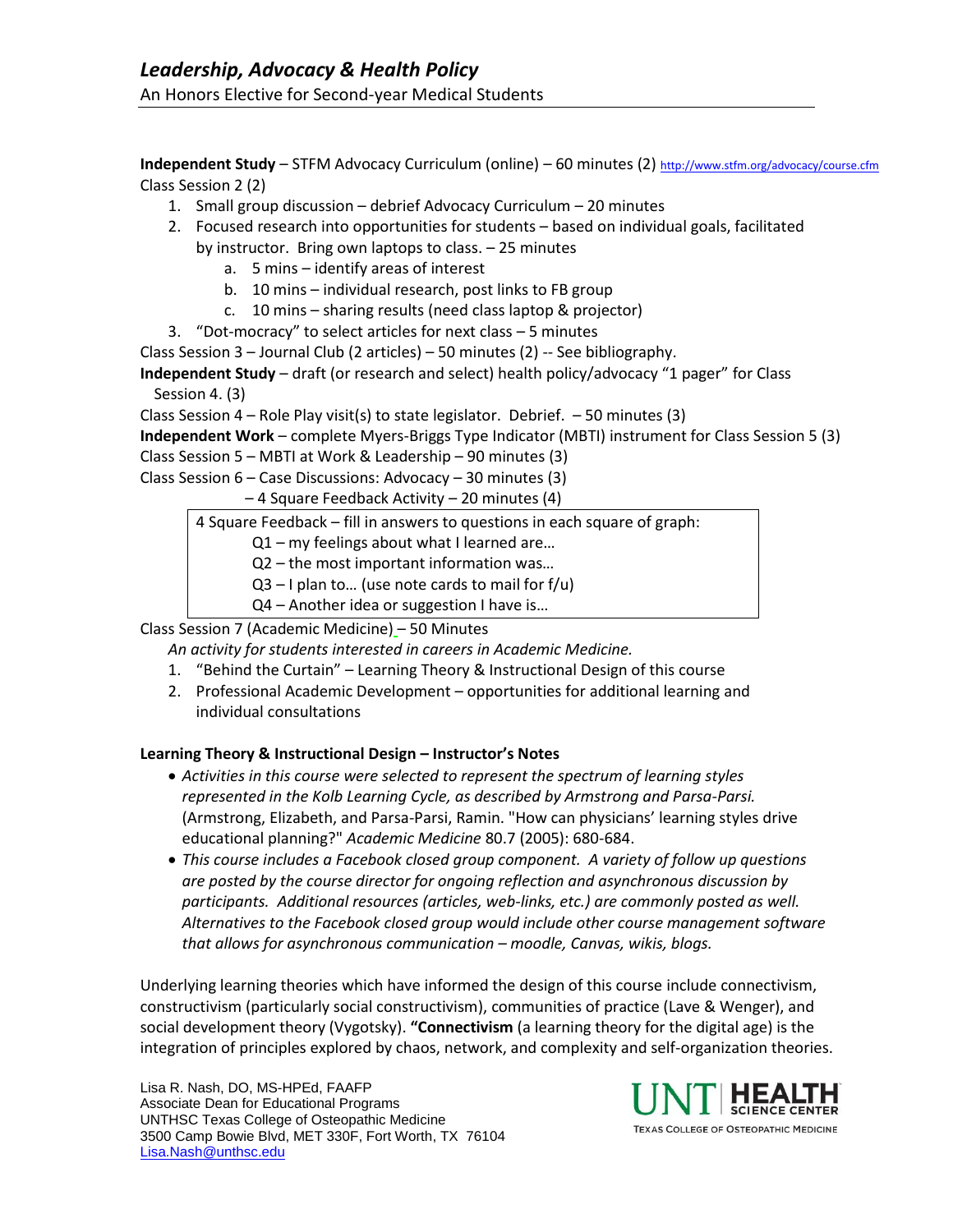# *Leadership, Advocacy & Health Policy*

## An Honors Elective for Second-year Medical Students

Learning is a process that occurs within environments that evolve and change. Learning (defined as actionable knowledge) can reside outside of ourselves (within an organization or a database), is focused on connecting specialized information sets, and the connections that enable us to learn more (knowing where to find knowledge) are more important than our current state of knowing." [http://www.elearnspace.org/Articles/connectivism.htm.](http://www.elearnspace.org/Articles/connectivism.htm) *Accessed 5/15/13.* 

#### **Constructivism**

"Constructivism as a paradigm or worldview posits that learning is an active, constructive process. The learner is an information constructor. People actively construct or create their own subjective representations of objective reality. New information is linked to prior knowledge, thus mental representations are subjective." [http://www.learning-theories.com/constructivism.html.](http://www.learning-theories.com/constructivism.html) *Accessed 5/15/13.* 

**BIBLIOGRAPHY** (Potential discussion questions for sample Journal Club Articles)

- Hafferty, FW. Beyond Curriculum Reform: Confronting Medicine's Hidden Curriculum. Acad Med. 1998;73:403-407.
- Christensen, C; Bohmer, R; and Kenagy, J. Will Disruptive Innovations Cure Health Care? Harvard Business Review. Sept-Oct 2000. [https://wiki.umms.med.umich.edu/download/attachments/118335374/disruptive-innovations](https://wiki.umms.med.umich.edu/download/attachments/118335374/disruptive-innovations-cure-health.pdf)[cure-health.pdf](https://wiki.umms.med.umich.edu/download/attachments/118335374/disruptive-innovations-cure-health.pdf).

Dine, CJ; Kahn, JM; et. al. Key Elements of Clinical Physician Leadership at an Academic Medical Center. JGME. March 2011; 31-36.

- 1. This article examined leadership characteristics of physicians in clinical teams. What other leadership roles do you imagine physicians take?
- 2. Do you think the necessary skills are the same or different for leading clinical teams versus other kinds of leadership roles for physicians?
- 3. What concerns do you have about being placed in leadership roles during residency? In practice? In other times/roles in your career in the future?
- 4. How do you think you will learn the skills you need?
- 5. The article highlights that medical teams are often randomly assigned and change frequently. How do you feel about that?
- 6. Table Characteristics of a High-Quality Clinical Physician Leader: which of those are areas you think you need to work on? Were any of the traits listed surprising to you?
- 7. What are your thoughts about the authors' findings about attending physicians? What are the similarities and differences in leading teams without learners?
- 8. What are your thoughts about the balance between having credibility (through knowledge, expertise, and technical proficiency) and asking for help?

Earnest, MA; Wong, SL; and Federico, SG. Perspective: Physician Advocacy: What Is It and How Do We Do It? Acad Med. January 2010;85(1):63-67.

Goleman, D. What Makes a Leader. Harvard Business Review. January 2004;82.91.

Iglehart, JK. The uncertain future of Medicare and graduate medical education. N Engl J Med. Oct 6, 2011; 365(14):1340 – 1345.

- 1. What do you see as the central tension affecting an adequate supply of residency training positions?
- 2. What historical factors created the situation?
- 3. Name some of the factors causing concern about the adequacy of the physician workforce for the future.

Lisa R. Nash, DO, MS-HPEd, FAAFP Associate Dean for Educational Programs UNTHSC Texas College of Osteopathic Medicine 3500 Camp Bowie Blvd, MET 330F, Fort Worth, TX 76104 [Lisa.Nash@unthsc.edu](mailto:Lisa.Nash@unthsc.edu)



**TEXAS COLLEGE OF OSTEOPATHIC MEDICINE**